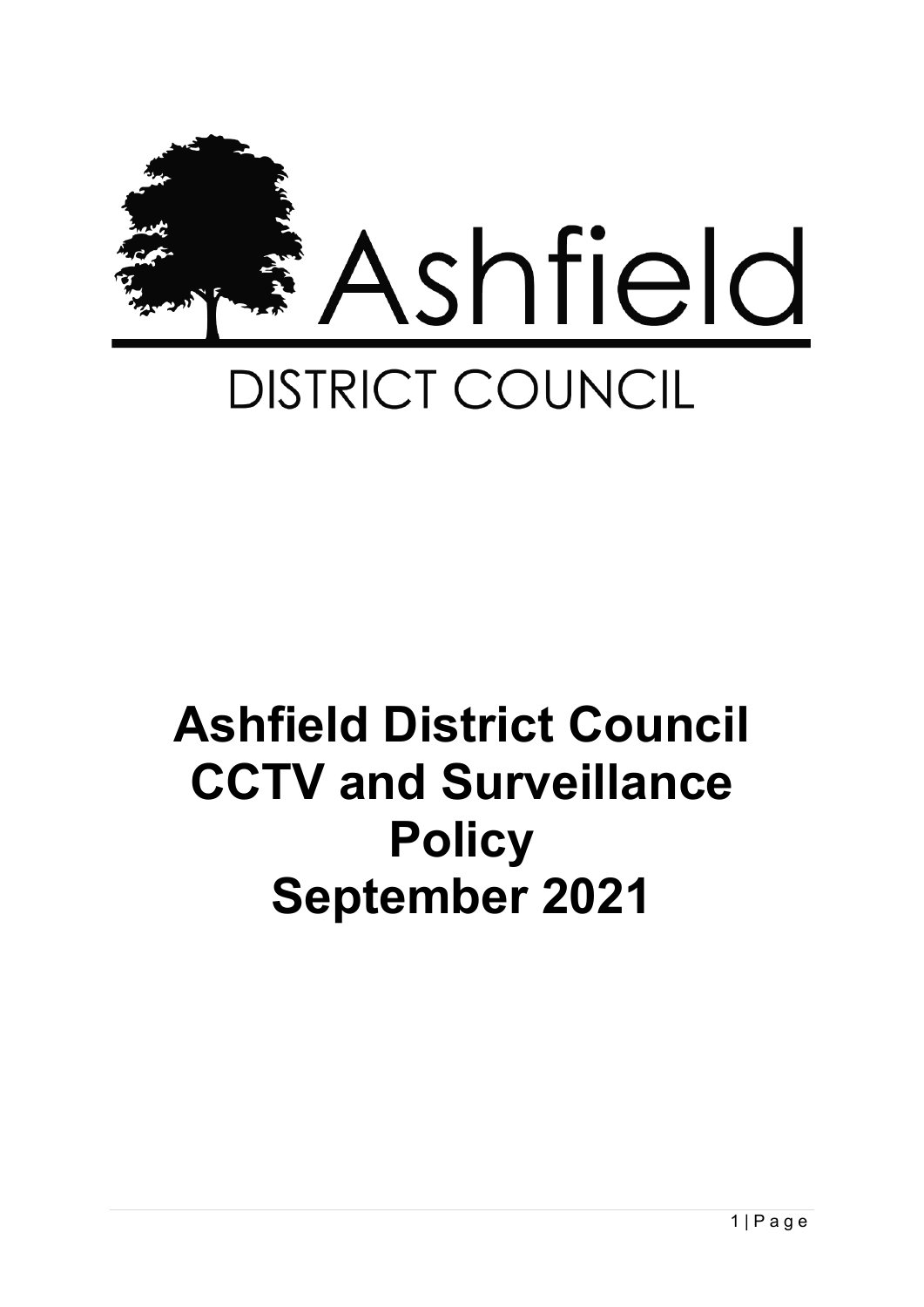# **Contents**

|                                | 1. Introduction                                                     | 3              |
|--------------------------------|---------------------------------------------------------------------|----------------|
|                                | 2. Policy Objectives                                                | 3              |
|                                | 3. Legislation                                                      | 3              |
|                                | 4. Surveillance Camera Commissioner: Code of Practice               | 4              |
|                                | 5. Responsibility                                                   | 5              |
|                                | 6. Purpose and Installation                                         | 6              |
|                                | 7. Code of Practice for Surveillance Cameras & Personal Information | 7              |
|                                | 8. Covert Cameras                                                   | $\overline{7}$ |
|                                | 9. Purchase and Deployment of CCTV Cameras                          | 7              |
|                                | 10. Deployable Mobile CCTV Cameras                                  | 8              |
|                                | 11. Body Worn Video                                                 | 8              |
|                                | 12. Fleet Video Devices                                             | 9              |
|                                | 13. Noise Monitoring Equipment                                      | 10             |
|                                | 14. Quality of System                                               | 10             |
|                                | 15. Signage                                                         | 10             |
|                                | 16. Requesting Footage / Provision of evidence                      | 10             |
|                                | 17. Security                                                        | 11             |
|                                | 18. Data Retention                                                  | 12             |
|                                | 19. Statistics                                                      | 12             |
|                                | 20. Health and Safety                                               | 12             |
|                                | 21. Complaints                                                      | 12             |
|                                | 22. Useful Links                                                    | 12             |
|                                | <b>Appendix A - Alternative Sites</b>                               |                |
| Appendix B - Background papers |                                                                     |                |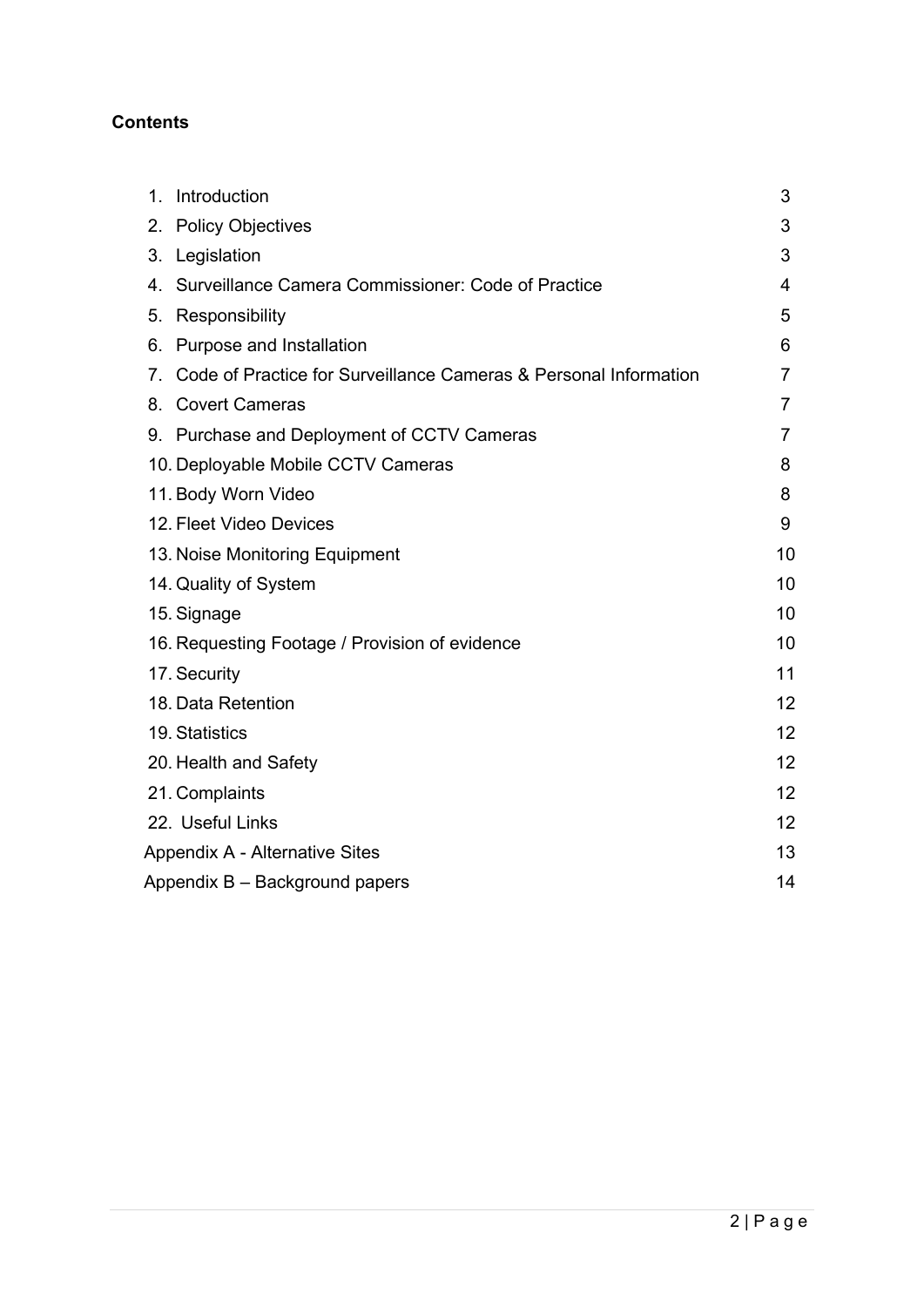# **1. Introduction**

Ashfield District Council ("the Council") utilises Closed Circuit Television ("CCTV") systems in public spaces, covering town centres, neighbourhoods, car parks and Council owned sites across the District.

The Council's public space CCTV is centrally managed at the control room situated at Sherwood Lodge, Nottinghamshire Police Headquarters. The recording of the system is also undertaken from this location, as is most of the reviewing of footage. However, reviewing of footage can also be completed from the Community Safety Hub located at Ashfield District Council Urban Road offices.

This document is designed to give clear guidelines on the Council's use of CCTV and how the systems can be accessed by partner agencies and the public, in line with legislative provisions and guidance. This extends to the use of Body Worn Video ("BWV"), deployable CCTV cameras, Fleet video equipment and noise monitoring equipment, and the gathering, storage, use and disposal of personal data.

This Policy applies to all employees of Ashfield District Council including contractors and agency workers and outlines the standards expected from employees and any external agencies such as the police who may have access to the CCTV equipment if a lawful request arises.

# **2. Policy objectives**

The three objectives of this policy are as follows:

- 1. To outline the responsibilities of those involved in the Council's CCTV system.
- 2. To clearly state the purposes for which the CCTV system was installed and should be used, including temporary and mobile CCTV.
- 3. To set out the process of how images can be obtained and used.

# **3. Legislation**

In addition to Council policies and procedures, guidelines and Codes of Practice for CCTV and BWV, the operation of CCTV systems is subject to legislation under:

- The Data Protection Act 2018 ("DPA 2018") (as amended)
- UK General Data Protection Regulation Privacy and Electronic Communications (Amendments etc)(EU Exit) Regulations 2019 made on 28th February 2019 (as amended by the Data Protection, Privacy and Electronic communications (amendments etc) (EU Exit) Regulations 2020 Laid on 14th October 2020)
- The Human Rights Act 1998 (HRA).
- The Freedom of Information Act 2000 (FOIA).
- The Regulation of Investigatory Powers Act 2000 (RIPA).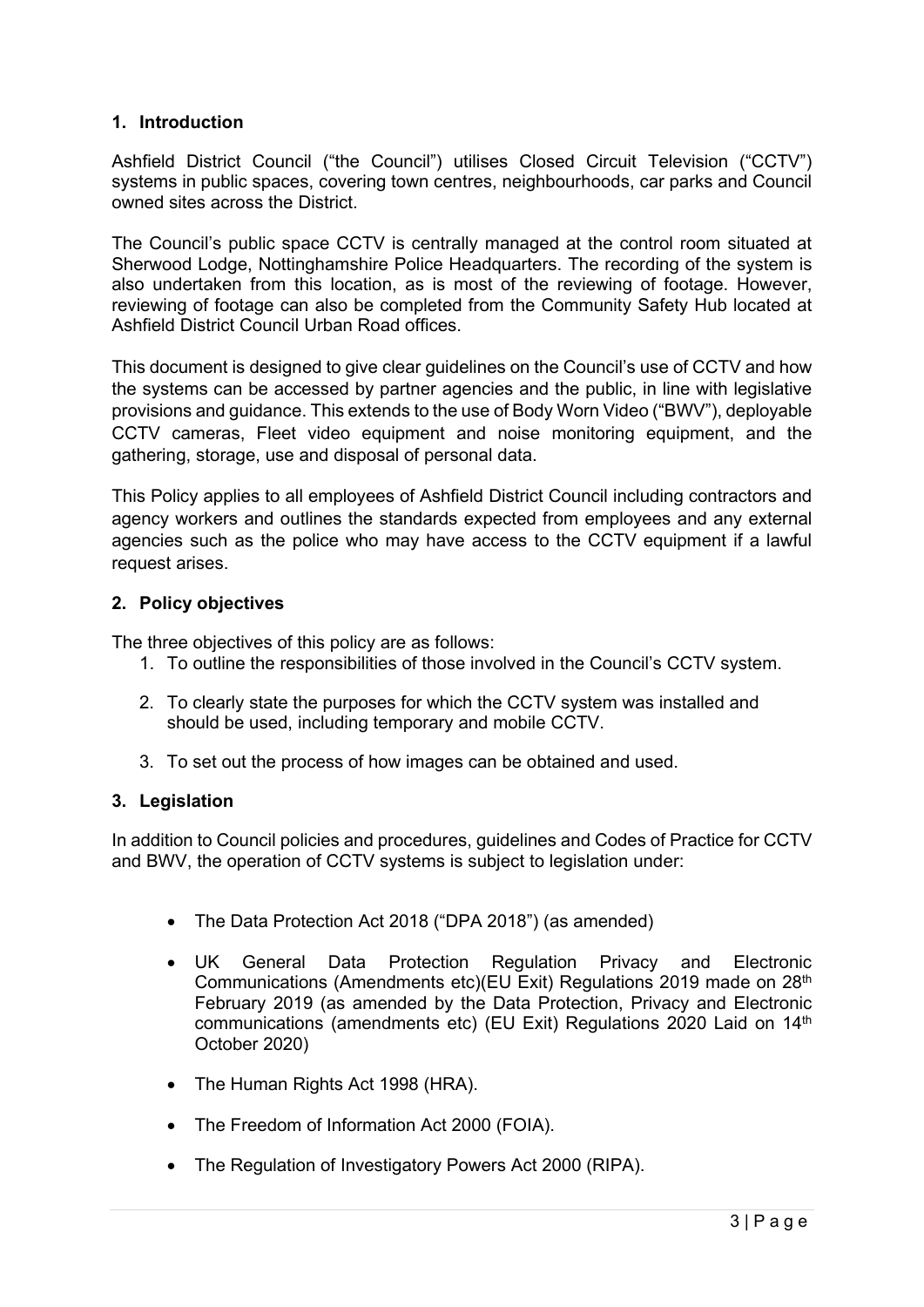- The Protection of Freedoms Act 2012 (POFA).
- Criminal Procedures and Investigations Act 1996 (CPIA)

The Human Rights Act 1998 gives effect in the UK to the rights set out in the European Convention on Human Rights (ECHR) Article 8 provides for a person's right to respect for their private and family life, home and correspondence, and is one of the qualified rights within the Act. Surveillance that may interfere with such a right should only be carried out where it is necessary and proportionate to do so.

The purpose of this policy is to ensure that the above legislation is complied with at all times when operating the CCTV and Body Worn Video systems/devices and to ensure compliance with the codes of practice as outlined below.

# **4. Surveillance Camera Commissioner: Code of Practice Legislation**

Ashfield District Council is a relevant authority as defined by The Protection of Freedoms Act 2012 (POFA) and it recognises that it must have regard to the Surveillance Camera Commissioner's Code of Practice when exercising any of the functions to which the code relates. This policy recognises the importance of the 12 guiding principles of the Code (outlined below). All employees must adhere to these principles in conjunction with the lawful operation of the CCTV and BWV systems and devices. The following principles are designed to provide a framework for operators and users of surveillance camera systems so that there is proportionality and transparency in the Council's use of surveillance.

- 1. Use of a surveillance camera system must always be for a specified purpose which is in pursuit of a legitimate aim and necessary to meet an identified pressing need.
- 2. The use of a surveillance camera system must take into account its effect on individuals and their privacy, with regular reviews to ensure its use remains justified.
- 3. There must be as much transparency in the use of a surveillance camera system as possible, including a published contact point for access to information and complaints.
- 4. There must be clear responsibility and accountability for all surveillance camera activities including images and information collected, held and used.
- 5. Clear rules, policies and procedures must be in place before a surveillance camera system is used, and these must be communicated to all who need to comply with them.
- 6. No more images and information should be stored than that which is strictly required for the stated purpose of a surveillance camera system, and such images and information should be securely deleted once their purposes have been discharged.
- 7. Access to retained images and information should be restricted and there must be clearly defined rules on who can gain access and for what purpose such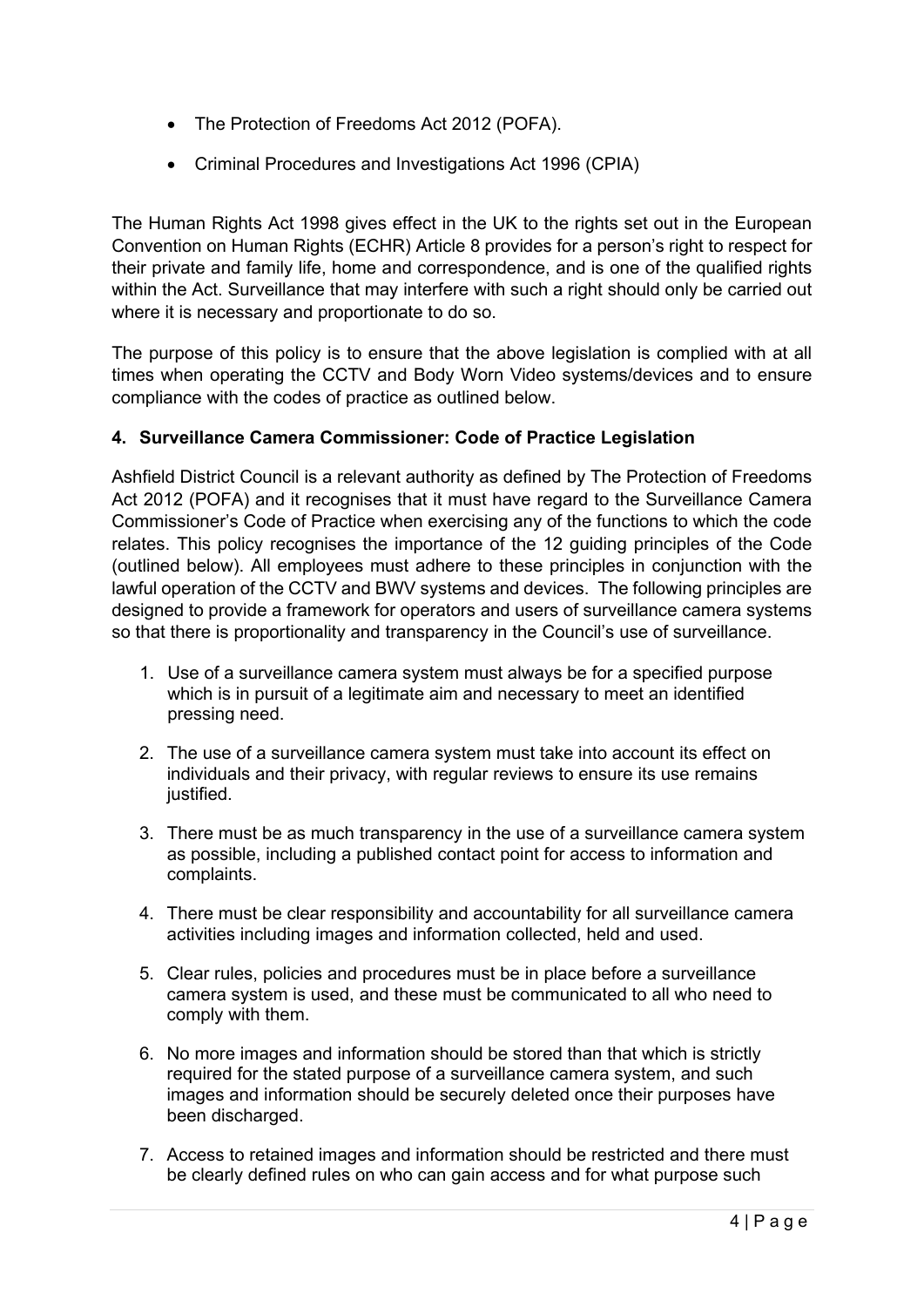access is granted; the disclosure of images and information should only take place when it is necessary for such a purpose or for law enforcement purposes.

- 8. Surveillance camera system operators should consider any approved operational, technical and competency standards relevant to a system and its purpose and work to meet and maintain those standards.
- 9. Surveillance camera system images and information should be subject to appropriate security measures to safeguard against unauthorised access and use.
- 10. There should be effective review and audit mechanisms to ensure legal requirements, policies and standards are complied with in practice, and regular reports should be published.
- 11. When the use of a surveillance camera system is in pursuit of a legitimate aim, and there is a pressing need for its use, it should then be used in the most effective way to support public safety and law enforcement with the aim of processing images and information of evidential value.
- 12.Any information used to support a surveillance camera system which compares against a reference database for matching purposes should be accurate and kept up to date.

# **5. Responsibility**

- **Directorate of Place and Communities** The CCTV responsibility forms part of the Place and Communities Directorate of the Council and contact responsibility will remain with the Director however day to day supervision and management, both financial and organisational, will be the responsibility of the Community Safety Team. They will be responsible for ensuring users within the Council are up to date with the legislation and changes in procedures. This includes meeting with any third party provider of CCTV operators to ensure they have the relevant up to date provisions in place.
- **Community Safety Manager** They have current responsibility for strategic and operational management of CCTV. This may include dealing with complaints, agreeing standard reviewing of images and requests for reviews, reporting of problems and faults and general liaison between customers and the CCTV service. They are not authorised to commit to any works requiring additional expenditure.
- **CCTV Operators**  The personnel operating CCTV systems are responsible for operating the equipment in accordance with requirements set out in current legislation, this policy document, guidelines, confidentiality certificates, Codes of Practice and local Operational Manuals. This also includes permitting downloading of images, being involved in operations run by a third party and use of radios and other telephony systems linked to the CCTV system.

They must ensure that their training is up to date and any qualifications or security checks are kept valid and in date. They are responsible for bringing any faults or misuse of the equipment to the attention of the Community Safety Manager or deputies and also logging each fault as required through to the maintenance contractors.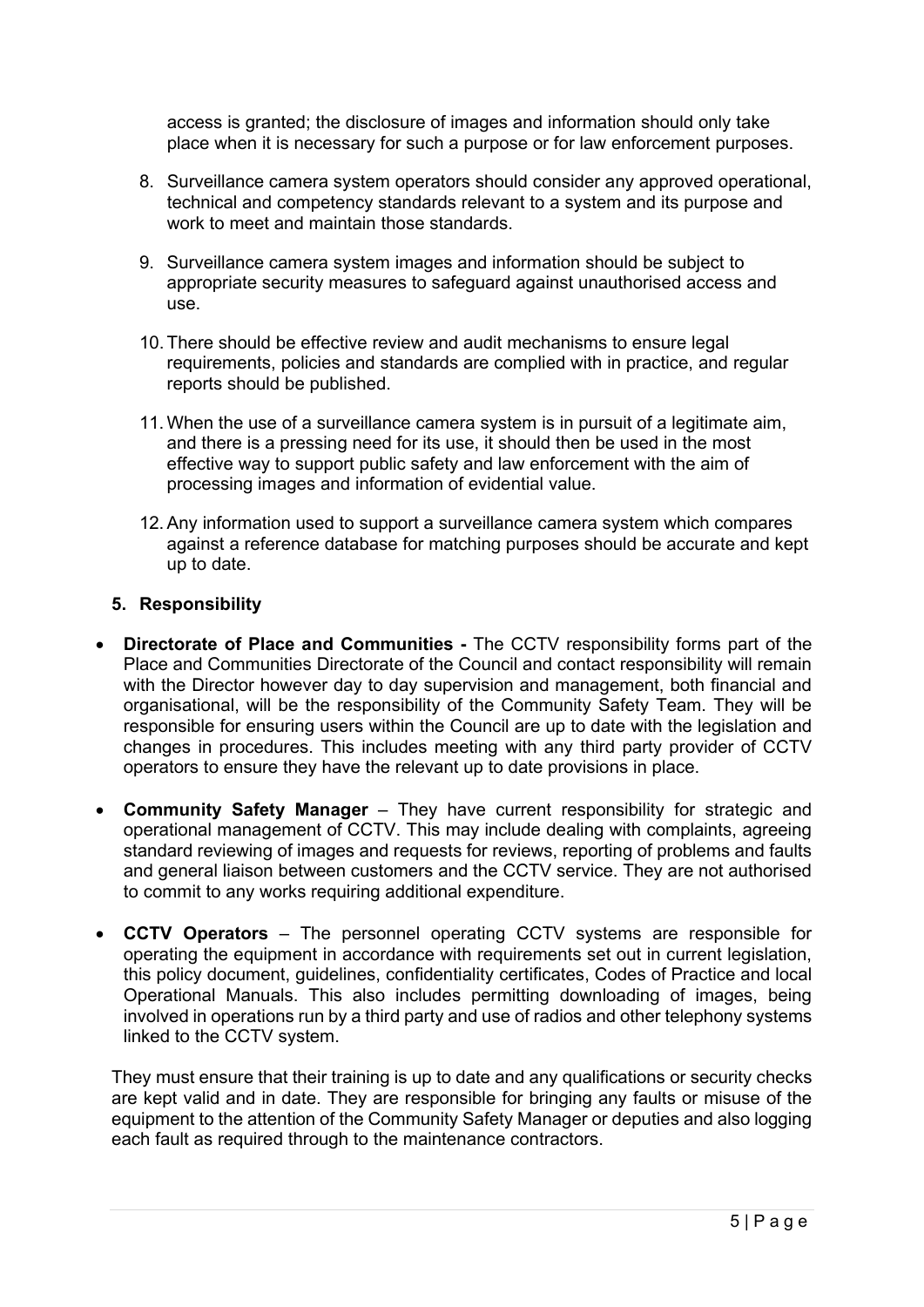• **Responsible Officers Alternative Sites** - Where CCTV systems have recording facilities or equipment within the Council there is a requirement that each site has a responsible officer to ensure the security and confidentiality of the equipment. A list of these responsible personnel is attached as Appendix A.

#### **6. Purpose and Installation**

It is important that everyone and especially those charged with operating the CCTV systems within the Council understands exactly why each of the systems has been introduced and what the cameras will and will not be used for.

Each CCTV system will have its own site or task specific objectives. Below is a list of reasons why CCTV could be installed across the District:

- Protecting areas and premises used by Council employees and the public;
- Preventing and detecting crime, disorder and anti-social behaviour;
- Assisting in the identification of offenders leading to their arrest and successful prosecution or other appropriate action;
- Reducing violent or aggressive behaviour towards employees:
- Public safety including reducing fear of crime and anti-social behaviour and aggression;
- Protecting Council property and assets:
- Assisting in employee disciplinary and grievance, formal complaints and Health and Safety investigations.

The location of the CCTV equipment is important and must be carefully considered. The areas to be covered must be clearly identified, and the way in which images are recorded must comply with Data Protection Principles as follows:

- Cameras must only monitor those spaces intended to be covered.
- Cameras must be sited to ensure that they comply with purpose.
- If there is a risk of a neighbouring area being monitored the owner of the area must be consulted.
- Adjustable cameras must be operated to prevent unintended areas being monitored.
- Some areas have heightened expectations of privacy, such as changing rooms and toilets, and cameras must not contravene privacy and the right to respect for private life.

The systems will not be used for any other purpose than those set out in this document without prior consultation with the Director of Place and Communities and where appropriate notification to employees and following consultation with the Trade Unions and where appropriate, residents via community consultation.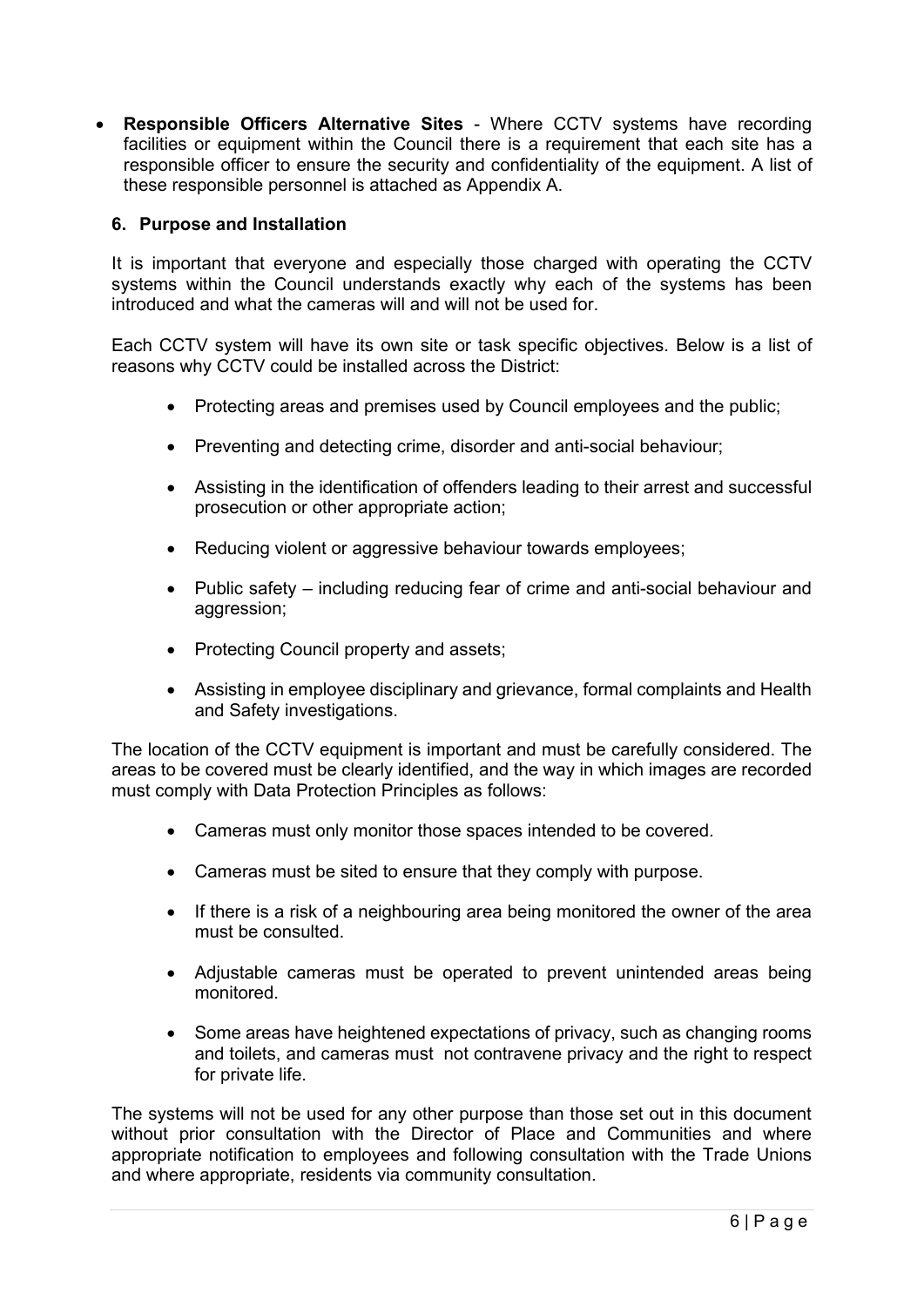Employees or those working on behalf of the Council will only be monitored if there is a reasonable cause to suspect a criminal offence or serious breach of discipline, potentially amounting to gross misconduct has been, or may be, about to be committed and this will only be permitted when authorised. Covert monitoring will only take place if RIPA authorisation has been obtained.

#### **7. Data Protection Code of Practice for Surveillance Cameras and Personal Information**

This code provides good practice for those involved in the operation of CCTV and the code of practice advises how best to comply with the seven principles outlined in the UK GDPR and the six principles outlined in the DPA part 3 (criminal processing). The code also provides guidance as to when CCTV and BWV devices should be used and the governance arrangements around them.

This policy and this code of guidance should be read in conjunction with the Data Protection, data retention provisions, shared service policy and agreements, and operating procedures. All operators of CCTV, BWV and Noise Monitoring equipment must have suitable training/experience.

# **8. Covert Cameras**

Ashfield District Council is committed to respecting our citizens right to privacy. Any decision that impacts on that potential loss of privacy must be considered carefully and cameras deployed only where it is necessary and proportionate to do so.

- Cameras should be clearly visible and clearly signed.
- Covert cameras can only be placed where there is a lawful RIPA authorisation in place and the Council's RIPA policy and guidance is adhered to.

#### **9. Purchase and Deployment of CCTV Cameras**

The Council's commitment to respecting people's rights to privacy and support the individual's entitlement to go about their lawful business. This is a primary consideration in the operation of any CCTV system or surveillance equipment, although there will inevitably be some loss of privacy when CCTV cameras are installed. Therefore, it is pivotal that serious consideration is given to the necessity for cameras to be installed and used across the District.

Cameras are not to be installed in such a way that they can look into private space, such as houses, unless they can be fitted with privacy zones, which block out private areas so that they cannot be viewed or recorded.

If after looking at all the alternatives it is decided that CCTV is the only suitable solution a Data Protection Impact Assessment ("DPIA") will be conducted to ensure clear operational objective for the system and each camera is identified, to assess any potential impact of data processing on individual's rights and freedoms in addition to identifying and, where possible, mitigating any risks identified to those rights and freedoms.

Ashfield District Council do not deploy 'Dummy' cameras as these give a false sense of security. Concealed and unsigned cameras within Council property may on rare occasions be deployed in areas of high security where there is no legitimate public access and where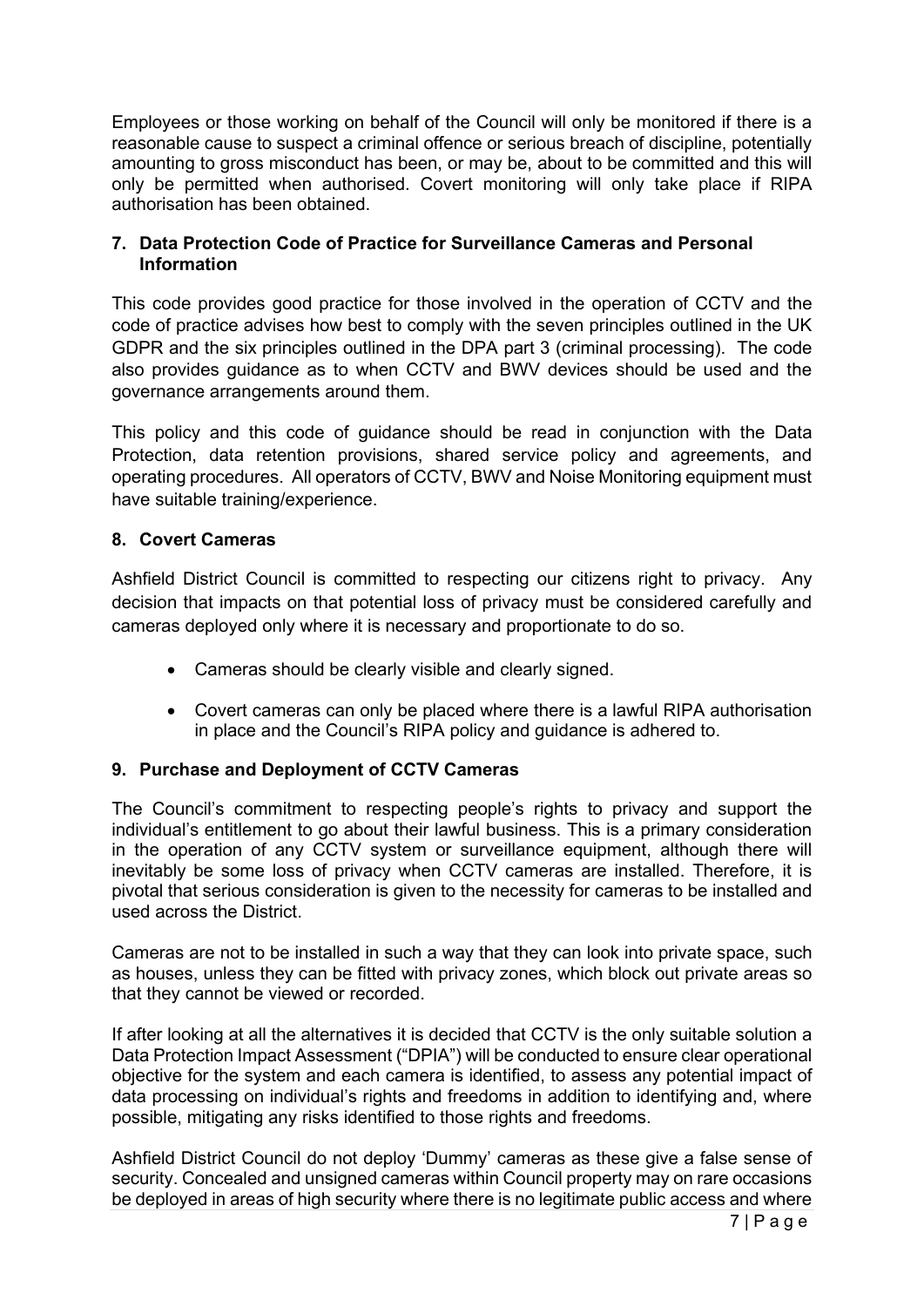employee access is controlled and restricted. Ashfield District Council and Police personnel who normally work in these areas should, where appropriate, be informed of the location of these cameras, their purpose and where the monitor is kept.

# **10. Deployable (Mobile) CCTV**

Deployable CCTV cameras are used by the Councils' main CCTV system. They should comply with the requirements set out in this Policy Document and demonstrate:

- That an operational assessment has been undertaken to justify the deployment and to consider whether it is both necessary and proportionate to do so.
- Secure anchorage and power supply for the cameras is available and there are suitable locations for CCTV signs.
- A DPIA for each deployment.
- An Equality Impact Assessment if appropriate.
- A Risk Assessment of the safety of employees deploying the cameras.
- A checking mechanism to establish whether RIPA authorisation is required and if so, that the deployment is: proportionate, lawful, appropriate and necessary. Any deployable camera to be used in a covert operation must have a RIPA authorisation.
- Where cameras are deployed on property accommodating or owned by third parties that their written permission is obtained from the owner indicating that they have had the implications of the deployment explained to them.

#### **11. Body Worn Video**

Body Worn Video ("BWV") devices can be used by Community Safety and Environmental Enforcement Teams for the following purposes:

- The prevention and detection of crime, through the gathering of intelligence including use of images and sound as evidence in criminal and/or civil proceedings.
- Reduce incidences of public disorder.
- Present evidence to support the Council's procedures/action.
- Address issues associated with staff practices.
- Identification of training needs.
- To safeguard officers from malicious complaints / allegations
- Exercising Legal Powers / Authority.

The UK GDPR applies because CCTV cameras capture personal information that could identify someone. This policy outlines the principles the Council adhere to, the processes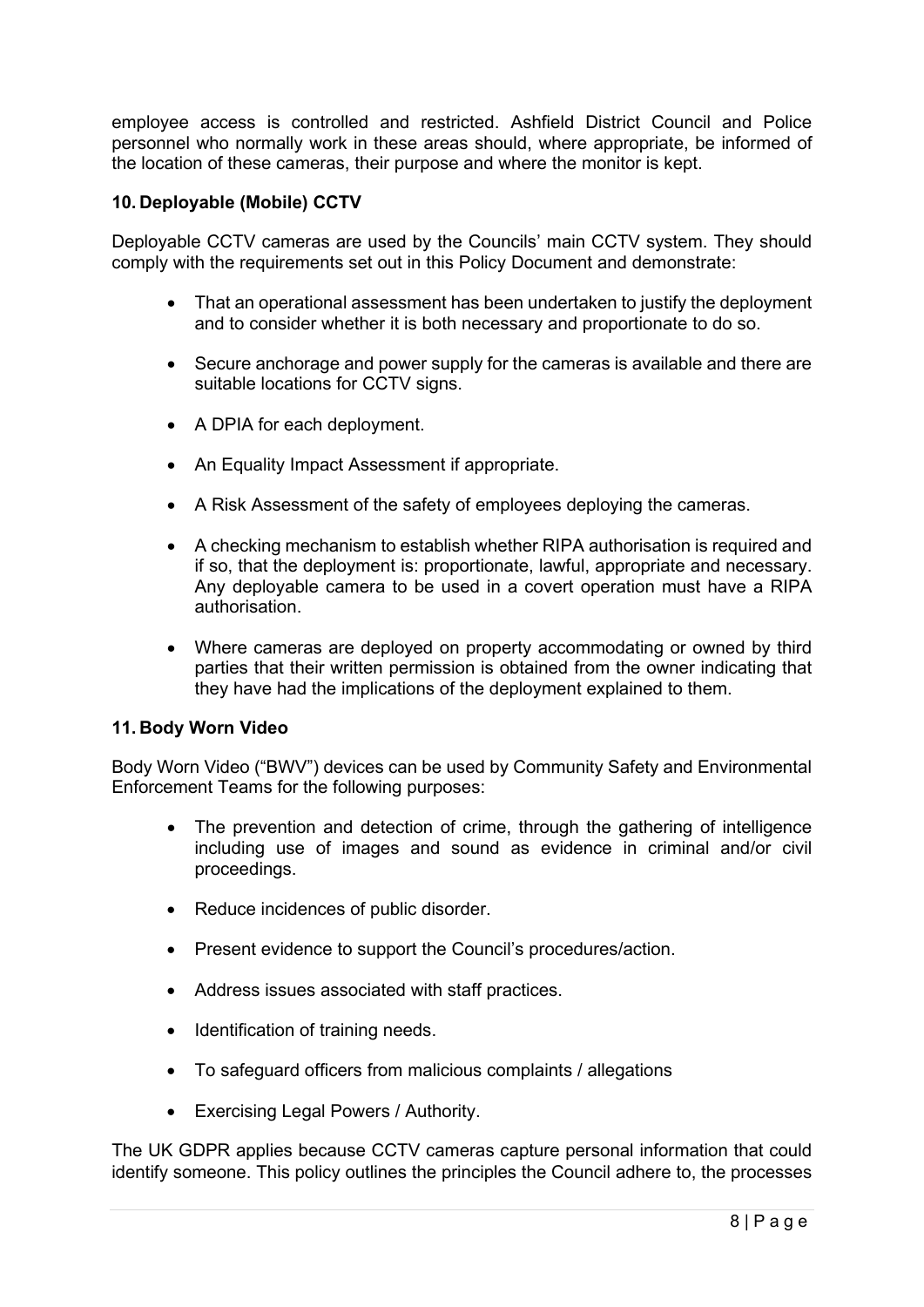that are followed and related policies and processes, such as those about how to request information including CCTV images.

BWV equipment is capable of capturing primary evidence in such a way that it is able to bring a compelling and an indisputable account of the circumstances at that time. This will not replace the need to capture other types of evidence but will go a considerable way in reducing any ambiguities and should be considered as an additional aid.

BWV equipment will not be routinely recording and monitoring all activity on a continuous basis. To do so could potentially infringe rights and freedoms of law abiding members of the public, as well as the privacy of employees going about their work. This cannot be justifiable from the perspective of proportionality and legitimacy.

The use of BWV equipment will be used primarily for incidents and circumstances presented to Enforcement Officers (authorised employees) as set out above; scenarios include, responding to reports of Anti-Social Behaviour and Environmental incidents e.g. Littering Offences, Street Drinkers, Noise investigations. Scenarios would also include unexpected incidents that result in risk, threat, harm and vulnerability. This is not an exhaustive list and this would apply to a wide range of incidents.

The BWV device will be clearly worn by the enforcement officer in an overt manner and the device will clearly show that it is a CCTV recording device by signage in addition to verbal instruction as appropriate. Data subjects will be informed of the Council's Privacy Notice accessible on the Council's website.

It is acknowledged there will be occasions where it will not be practicable to provide instruction as set out above, and as such the enforcement officer must document reasons and justification for recording. i.e. because a colleague or resident was in immediate danger, risk to life etc.

There will be occasions where a member of the public requests the enforcement officer to cease recording and as such, the officer must determine if continued recording is justified. It is good practice for the officer to provide justification for continued recording.

Enforcement officers are required to use the equipment in line with this policy, associated procedures, organisation strategies and the law, and will receive full instructions in its use and the relevant legislation.

Devices will be stored in the Council's Building and will only be used in conjunction with Council approved software and devices and have password protection to prevent tampering or misuse of equipment. This will be in line with the Council's IT and Security Policies.

# **12. Fleet Video Devices**

The Council has CCTV camera systems fitted to a number of vehicles for the reasons outlined throughout this policy. The cameras operate automatically via vehicle ignition and can only be accessed by authorised officers in line with this policy.

The Council may also use vehicles who have CCTV / Dash Cams fitted and where this is the case, there will be clear signage so that any occupants of the vehicles will be aware of any CCTV. A DPIA will be in place for any such usage in addition to bespoke policies as necessary.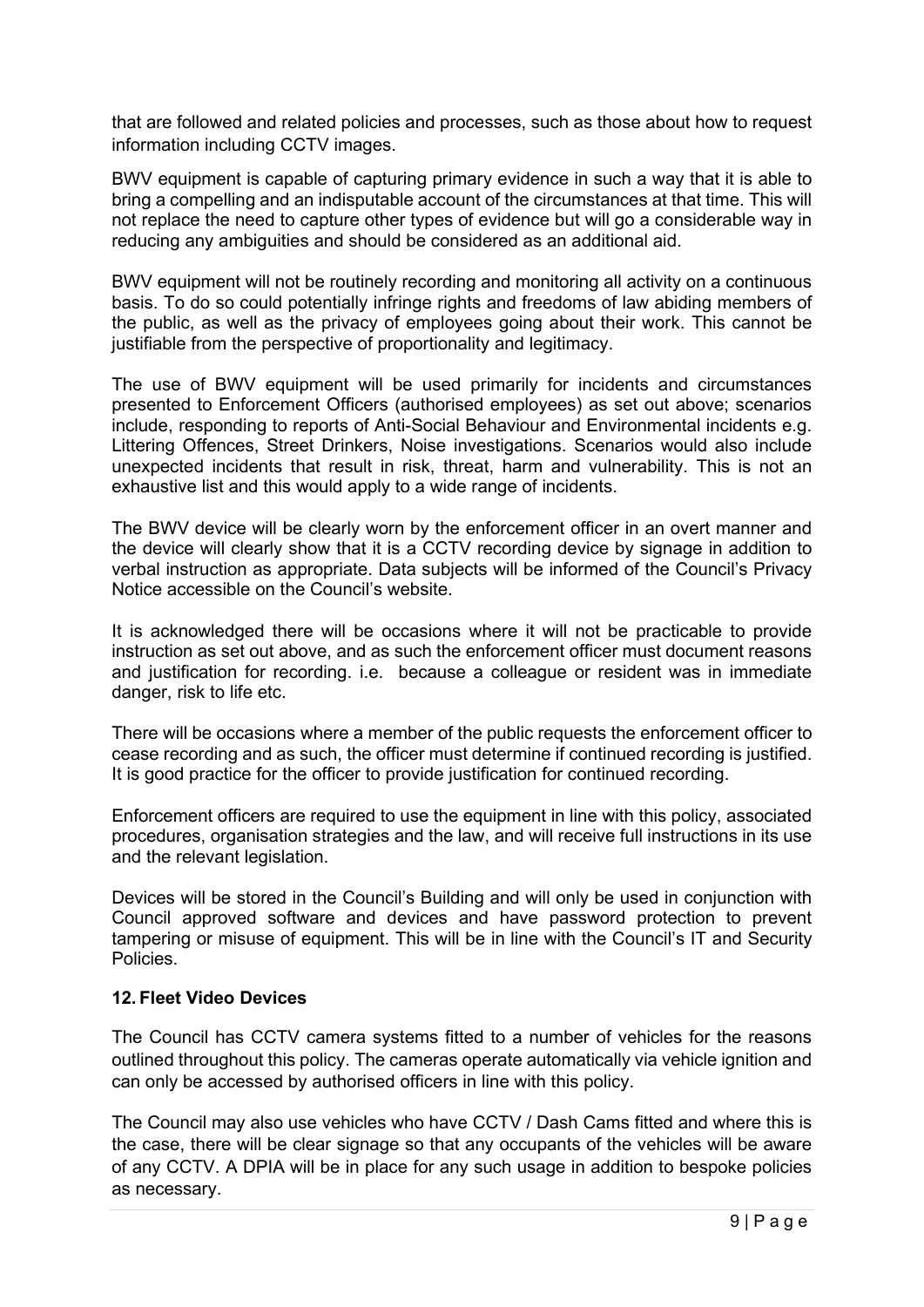# **13. Noise Monitoring Equipment**

The Council utilises noise monitoring equipment and may use this equipment to install into residential and commercial premises. This will be for the purposes of investigating allegations of noise nuisance and/or anti-social behaviour. All equipment will be tested and calibrated appropriately as part of ongoing maintenance contracts and will be utilised in accordance with the Council's Anti-Social Behaviour Policy, Environmental procedures, and associated noise installation protocols.

Information may be retained for up to 7 Years in line with the Council's retention policies and be recorded onto the case management systems ECINS / FLARE.

# **14. Quality of System**

The Councils' Public Space CCTV systems are managed centrally from the Police Control Room under a contractual arrangement between Newark and Sherwood District Council and Broxtowe Borough Council.

Under these provisions recording equipment and recording media will be kept in a secure location and no access will be granted to unauthorised employees. This includes those systems independent of the main CCTV system.

All Council devices will be subject to a maintenance contract and ongoing routine maintenance as well as fault rectification to ensure that the system is working appropriately. This includes cleaning of lenses and checking of settings. Unavoidably, due to the technical and specialist nature of CCTV, there will occasionally be camera/recording downtime, however this will be kept to a minimum through periodic maintenance.

When replacing or adding to the system value for money will always be considered however quality will not be compromised and the quality of the system shall be maintained to a good standard. This is to ensure the system complies with relevant legislation and is fit for purpose.

# **15. Signage**

The Council will erect signage where CCTV is in operation and will use signage to advise individuals that they are about to enter or are in an area covered by CCTV cameras. The signs can act as a deterrent to deter anti-social behaviour or criminal activity.

Where 'Covert' cameras have been authorised under RIPA for deployment, signage will not necessarily be required.

CCTV signage used by Ashfield District Council will include the Council Logo and reference to the Council's Privacy Notice as set out by Advice by the Information Commissioners Office:

#### **16. Requesting footage / Provision of Evidence**

Members of the public and external agencies outside of shared service provisions are not permitted to review the Councils' CCTV systems without making a formal subject access request ("SAR"), DPA 2018 Schedule 2, FOIA or other appropriate disclosure requests. If matters are relating to a recent incident it is anticipated the request or submits this promptly as it may be deleted after 30 days in line with the Council's retention policies.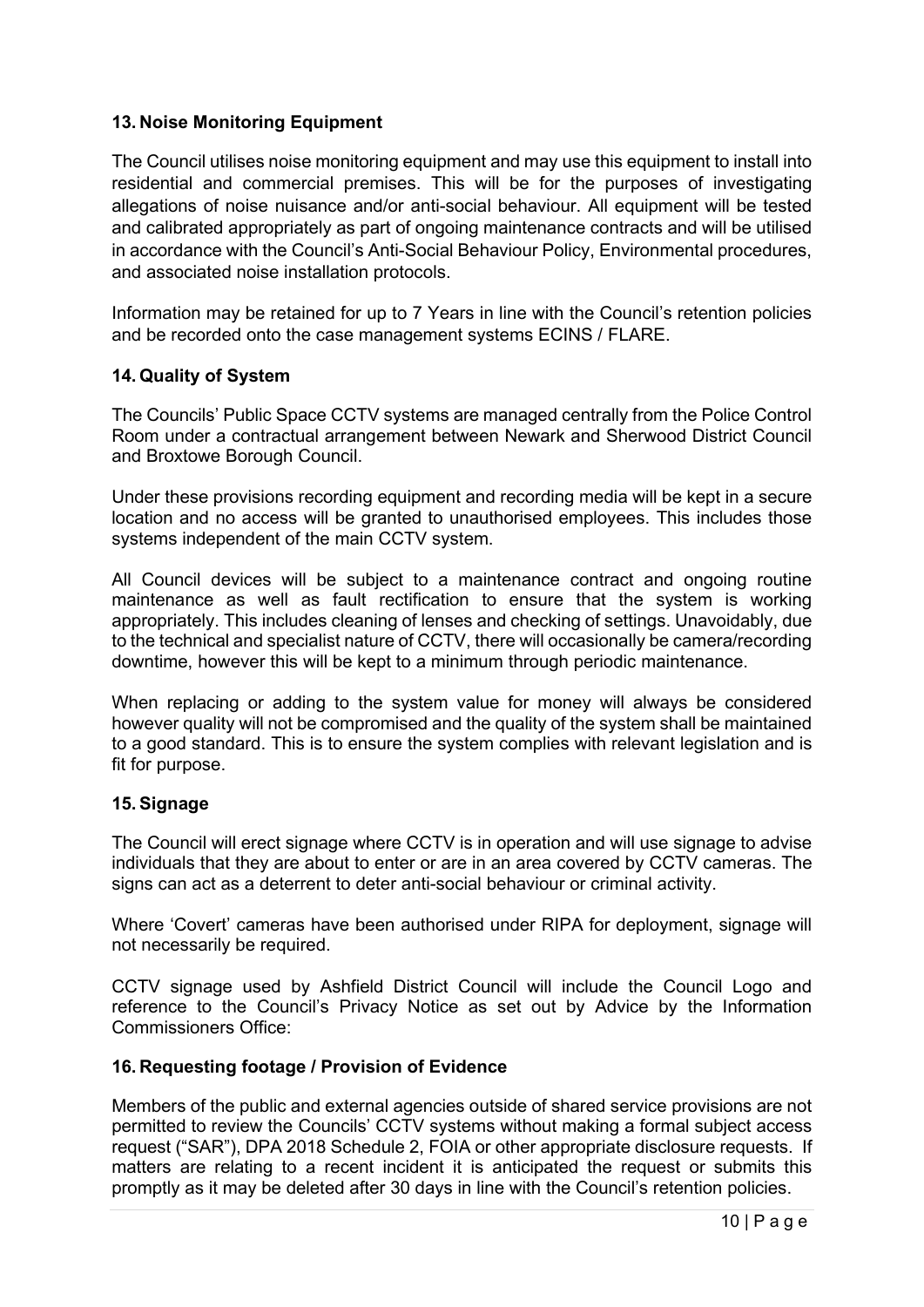It is paramount that a full and accurate record is kept of SAR requests and viewings of the systems and all instances when images are issued. This information must include:

- Date, time, camera number and location of the incident.
- The name of the lead officer,
- The date, time, name and contact details of the person viewing or removing images.
- The reason for the viewing/issue of images.
- Signatures of the person who released and received the images.

If any CCTV evidence of stills of footage are used in disciplinary / grievance hearings or employment tribunals, the footage will be retained and held on file until the appeals process and any employment tribunal and appeal have been completed. The recording will then be destroyed in line with the Council's retention policy.

Employees who are subject to performance matters or disciplinary, complaints or grievance procedures have the right to request that footage be retained if they believe it will assist their case. For disciplinary or grievance matters, the request must come from the officer / investigator (the authorised officer) who has been nominated to establish the facts / investigate the matter. Viewings will be permitted and images will only be released to the authorised officer in line with the Council's HR Policy.

Any other requests made, for example in contemplation or in respect of legal proceedings, will only be granted where it is a lawful request and it has been validated by the Council's Legal Team. All SAR and FOI requests must be sent to the Council's Legal Team by email to [foi@ashfield.gov.uk](mailto:foi@ashfield.gov.uk) or in writing.

Council recorded material will not be sold or used for commercial purposes or for the provision of entertainment. Images provided to the police or other enforcement agencies or for internal investigations shall at no time be used for anything other than the purposes for which they were originally released.

# **17. Security**

CCTV images will be viewed in a controlled environment which includes both CCTV Control Room and Community Safety Hub. The Council will also allow review of video evidence by authorised leads and heads of service in respect of assets and fleet vehicles in their respective areas.

CCTV recordings should not be displayed in a public space or left to display where public/visitors could view the screens. Including, and not restricted to, leaving CCTV displays unattended which allow a non-authorised person to lean over a desk, or walk around, to see what is on the screen.

Recording equipment should be only be accessible to those who have a genuine need to access them. Any cameras that are installed to protect premises should be locked down so unauthorised users cannot access its material.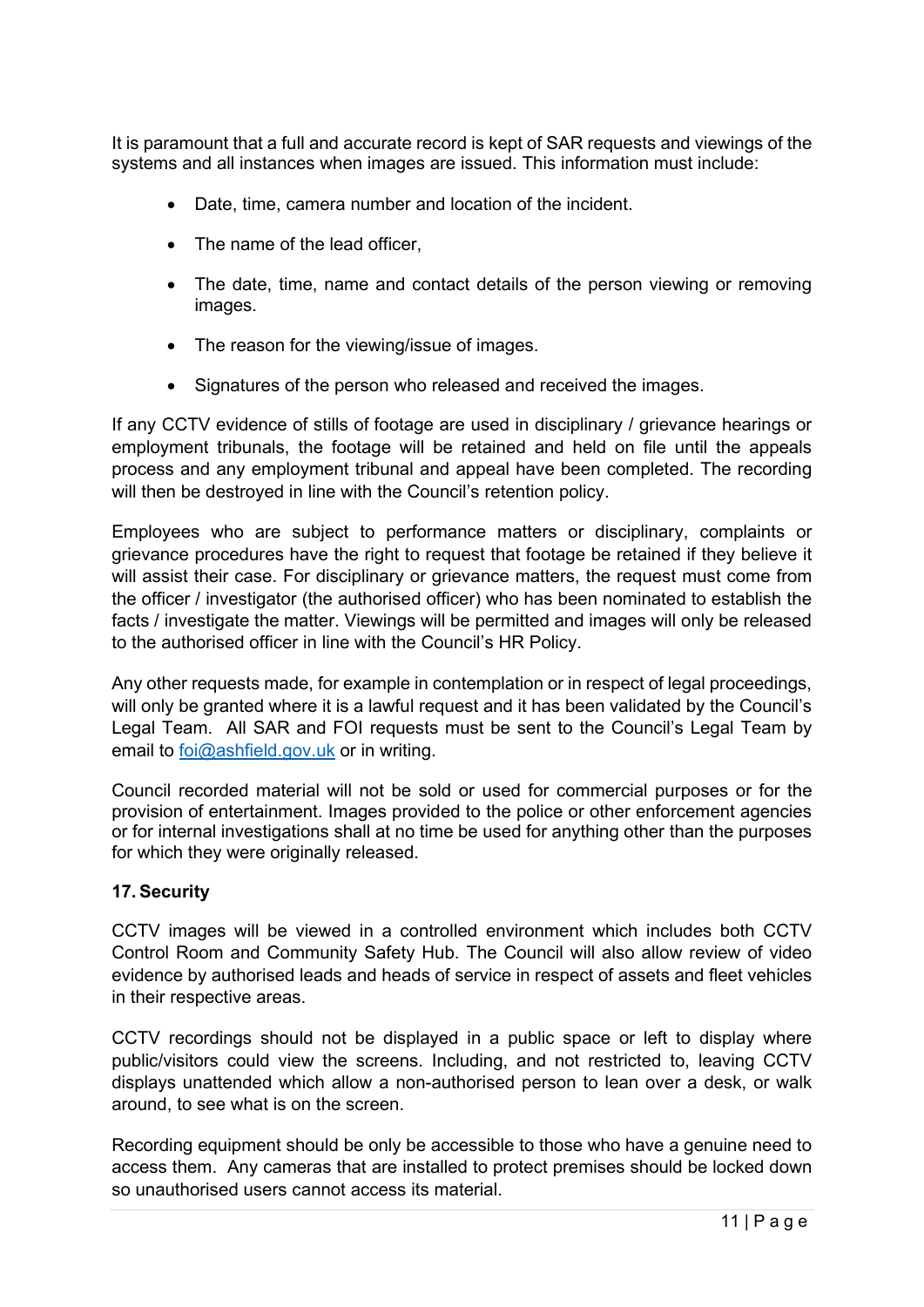Tampering with or misuse of cameras, monitoring or recording equipment, images or recorded data by employees may be regarded as misconduct and could lead to disciplinary action, which may result in dismissal or prosecution.

Any breach of this Policy Document or the CCTV Code of Practice may be dealt with according to the Councils' disciplinary procedures.

#### **18. Data Retention**

CCTV will be kept in line with the Council's retention policy and the records management provisions of Ashfield District Council. CCTV footage will not be kept longer than 30 days unless this is for lawful reason e.g., investigation, criminal or civil proceedings.

Any information captured and used in evidence as part of an investigation or prosecution maybe kept for a maximum of 7 years.

#### **19. Statistics**

CCTV installation, like any other purchase by a Local Authority, involves spending public money and this needs to be justified. CCTV systems are required to show the effectiveness of the cameras in dealing with the objectives set out for them. Therefore, performance data is monitored monthly through the Shared Service to illustrate this.

#### **20. Health and Safety**

All Council employees are required to comply with the Council's Health and Safety policy and provisions.

#### **21. Complaints**

Complaints about the operation of a CCTV system should be addressed initially to the Community Safety Manager, or the responsible officer. Complaints will be dealt with in accordance with the Councils' formal complaints procedure.

#### **22. Useful Links**

**Data Protection Act 2018** <https://www.legislation.gov.uk/ukpga/2018/12/contents/enacted>

**Regulation of Investigatory Powers Act, 2000** <http://www.legislation.gov.uk/ukpga/2000/23/contents>

**Protection of Freedoms Act, 2012**  <http://www.legislation.gov.uk/ukpga/2012/9/contents>

#### '**Surveillance Camera Code of Practice'**

[https://www.gov.uk/government/uploads/system/uploads/attachment\\_data/file/204775/S](https://www.gov.uk/government/uploads/system/uploads/attachment_data/file/204775/Surveillance_Camera_Code_of_Practice_WEB.pdf) urveillance Camera Code of Practice WEB.pdf

'**In the picture: A data protection code of practice for surveillance cameras and personal information'**, ICO, May 2015 <https://ico.org.uk/media/for-organisations/documents/1542/cctv-code-of-practice.pdf>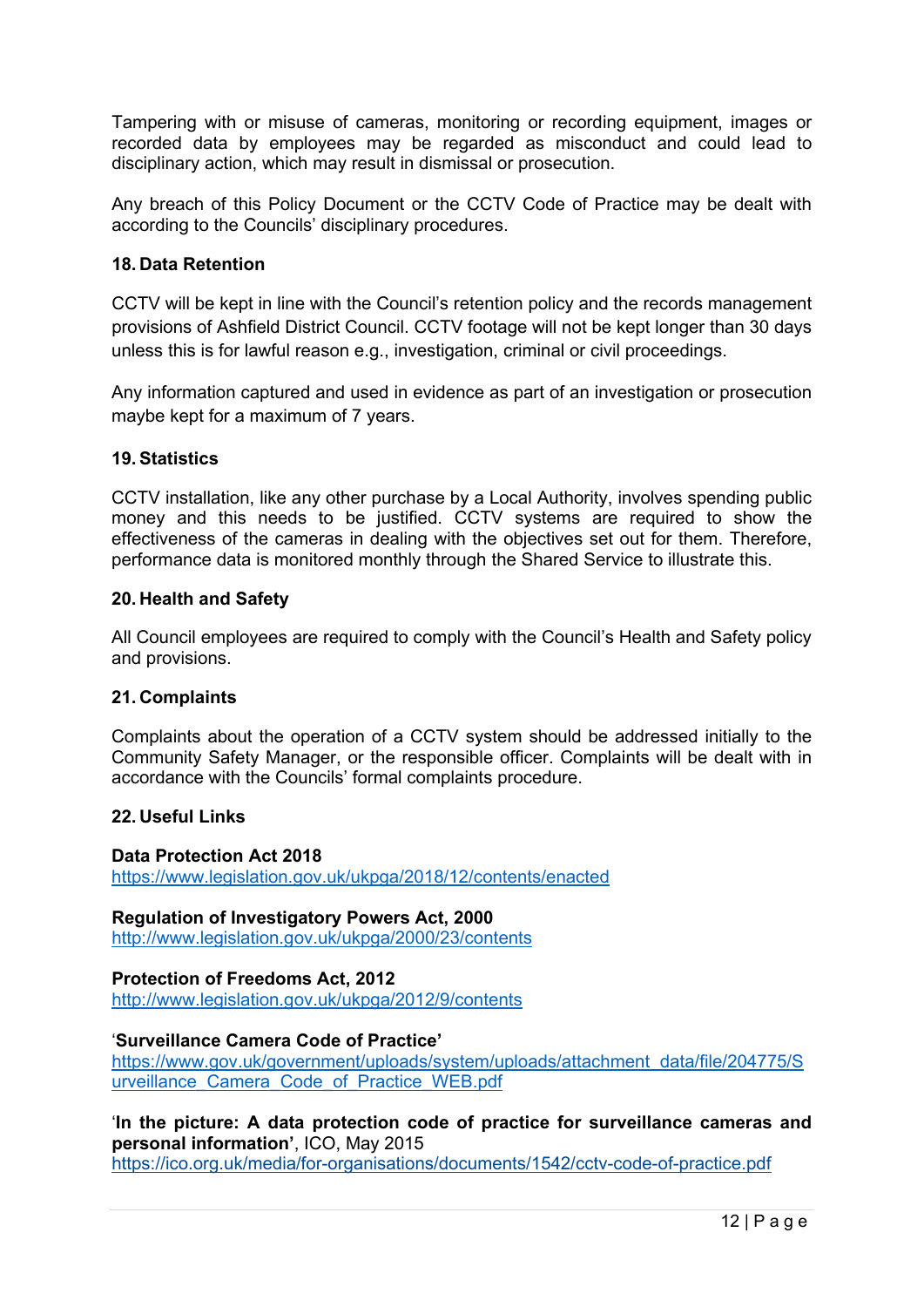# **Appendix A- Alternative Sites**

| <b>Camera Type</b>     | Location                                                                        | <b>Post Responsible</b>  |  |
|------------------------|---------------------------------------------------------------------------------|--------------------------|--|
|                        | Housing Cameras for ADC   ADC Urban Road, Council   Service Manager, Housing    |                          |  |
| Courts<br>Homes,       | and   Offices                                                                   | Manager and Tenancy      |  |
| Complex's              |                                                                                 | <b>Services</b>          |  |
|                        | CCTV Cameras for Council   ADC Urban Road, Council   Facilities Officer, Assets |                          |  |
| Assets                 | <b>Offices</b>                                                                  | Manager                  |  |
| CCTV Cameras for Fleet | Station<br>Road,                                                                | Council   Environment    |  |
| Vehicles               | <b>Offices</b>                                                                  | Neighbourhood<br>Service |  |
|                        |                                                                                 | Manager                  |  |